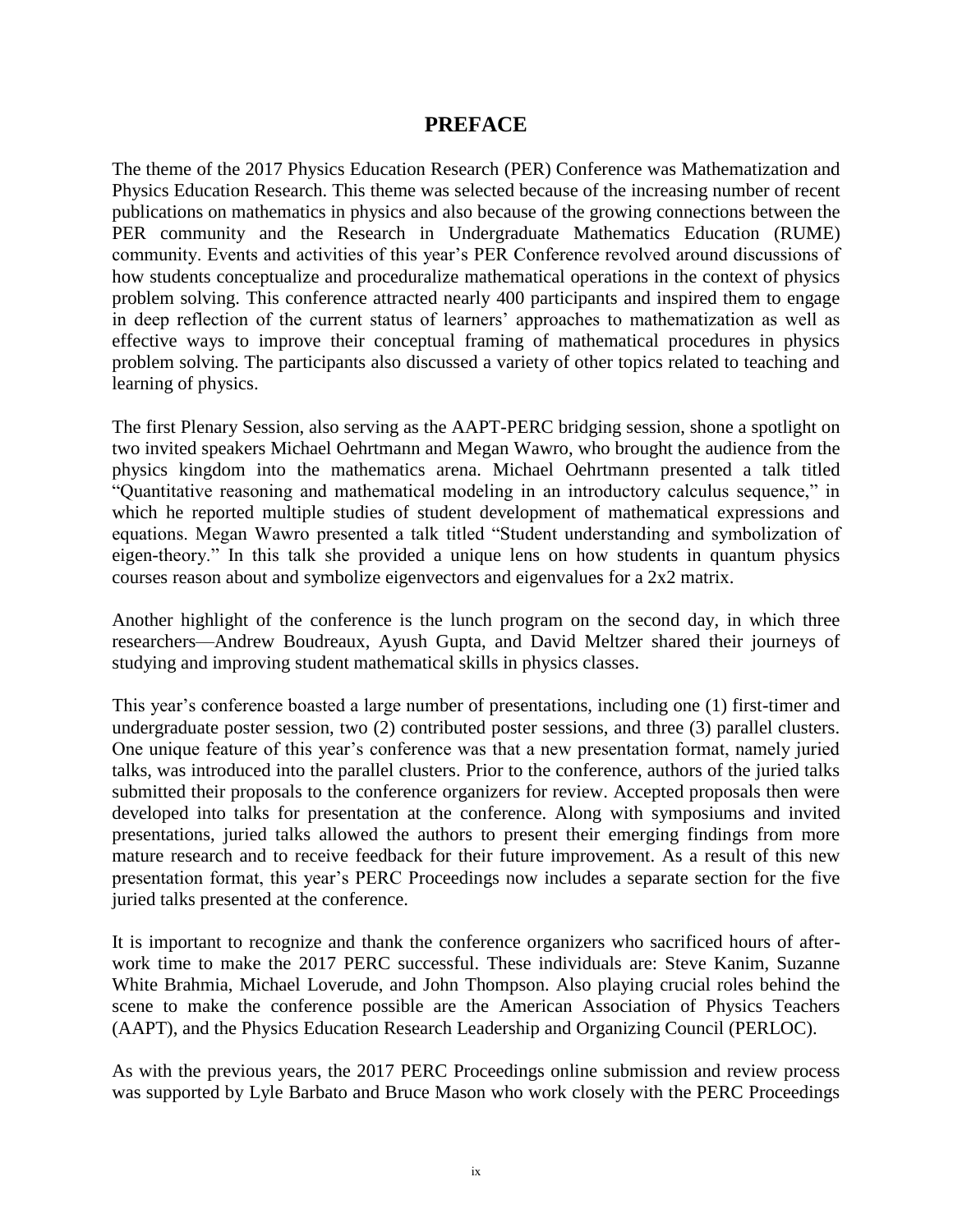Editors to ensure smooth functioning of the online system. We owe Lyle and Bruce a great deal of thanks. The Editors also thank the AAPT for their sponsorship of the Proceedings as it is published on-line through comPADRE.

Last but not least, the Editors wish to thank the referees for volunteering their time and expertise to help maintain the quality of the papers published in the Proceedings. This year we had 222 reviewers who reviewed the 155 papers submitted to the Peer Reviewed Section.

The Editors thank: A. Bogdan, A. F. Heckler, Abhilash Nair, Abigail R. Daane, Alexander P. Becker, Alexandra Lau, Alexandru Maries, Alexis V. Knaub, Alice Olmstead, Amber Sammons, Amy D. Robertson, Andrea G. Van Duzor, Andrew Elby, Andrew Gavrin, Andrew Mason, Andrew Pawl, Andy Rundquist, Angela Little, Anna McLean Phillips, Anne E. Leak, Ayush Gupta, Bei Cai, Ben Archibeque, Ben Van Dusen, Benjamin P. Schermerhorn, Benjamin Pollard, Benjamin Zwickl, Bert Xue, Bethany R. Wilcox, Binod Nainabasti, Bor Gregorcic, Brandon R. Lunk, Brant Hinrichs, Brian D. Thoms, Brian Zamarripa Roman, Brianna Santangelo, Brianne Gutmann, Bruce Mason, C. D. Porter, Carina M. Rebello, Carolina Alvarado, Cassandra Paul, Chandra Turpen, Chandralekha Singh, Charles Bertram, Charles Henderson, Christine Lindstrøm, Christof Keebaugh, Chrystin Green, Claudia Fracchiolla, Clausell Mathis, Corinne A. Manogue, Daniel Caravez, Danielle Harlow, David Donnelly, David Lieberman, David P. Maloney, David Roundy, Deepika Menon, Dimitri R. Dounas-Frazer, DJ Wagner, Edgar de Guzman Corpuz, Eleanor Sayre, Eleanor W. Close, Elias Euler, Elijah Tabachnick, Elise Agra, Elizabeth Gire, Emily Alicea-Munoz, Emily Marshman, Emily Moore, Emily van Zee, Eric A. Williams, Eric Brewe, Eric Kuo, Erin Ronayne Sohr, Esmeralda Campos, Felicia Davenport, Gary A. Morris, Gary Gladding, Gary White, Genaro Zavala, Geoff Potvin, Geraldine L. Cochran, Gina Passante, Guangtian Zhu, H. J. Lewandowski, Homeyra Sadaghiani, Hunter G. Close, Ian W. Founds, Inkeri Kontro, Jacob T. Stanley, Jacquelyn J. Chini, Jan-Philipp Burde, Jarrad W. T. Pond, Javier A. Pulgar, Jayson Nissen, Jean-Michel Mailloux-Huberdeau, Jeffrey W. Murray, Jennifer Blue, Jennifer Keil, Jessica Conn, Jessica L. Alzen, Jillian Schreffler, Jing Zhang, Joel C. Corbo, John R. Thompson, Jon Gaffney, Jonathan Engelman, Joseph Smith, Joshua Von Korff, Jue Wang, Justyna P. Zwolak, K K Mashood, K.N. Quinn, Katarzyna E. Pomian, Katherine Ansell, Katherine Perkins, Katherine Rainey, Kathleen Hinko, Kathleen Koenig, Kathleen T. Foote, Kathy A. Harper, Kelby T. Hahn, Kelly Boden, Kelly Martin, Kevin Lee Watson, Krista E. Wood, Kristine E. Callan, L.J. Clark, Laura A. Wood, Laura Millay, Lauren A. Barth-Cohen, Lei Bao, Lin Ding, Lindsay Owens, Lisa M. Goodhew, Lyle Barbato, MacKenzie Lenz, Manher Jariwala, Marcos D. Caballero, Marianna Lamnina, Mary Bridget Kustusch, Mats Selen, Matthew Wilcox, Mel S. Sabella, Melanie Good, Melissa H. Dancy, Michael A. Greene, Michael B. Bennett, Michael C. Wittmann, Michael J. Obsniuk, Michael M. Hull, Michael Vignal, Miguel Rodriguez, Monica Cook, Monica Quezada-Espinoza, Morten Lundsgaard, N. Sanjay Rebello, N.G. Holmes, Nafis I. Karim, Nandana Weliweriya, Nathaniel T. Hawkins, Nicholas T Young, Noah Finkelstein, Pablo Barniol, Pascal Klein, Patrick Carroll, Patrick Kelley, Paul Hutchison, Paul Irving, Paul J. Emigh, Paul J. Walter, Paul Justice, Paula R. L. Heron, Peter S. Shaffer, Qing X. Ryan, Rachel E. Scherr, Rachel Henderson, Randa Asa'd, Raymond Zich, Rebecca Lindell, Rebecca Rosenblatt, Remy Dou, Robert Hobbs, Robynne M. Lock, Rosemary Russ, Ryan Hazelton, Ryan J. Zamora, Ryan Sayer, Saif M. Ali, Samuel Luke Tunstall, Sarah B. McKagan, Scott Franklin, Sierra Decker, Simone Hyater-Adams, So Piten, Steven F. Wolf, Susan M. Fischer, Suzanne White Brahmia, Tharindu Jayasinghe, Tianlong Zu,